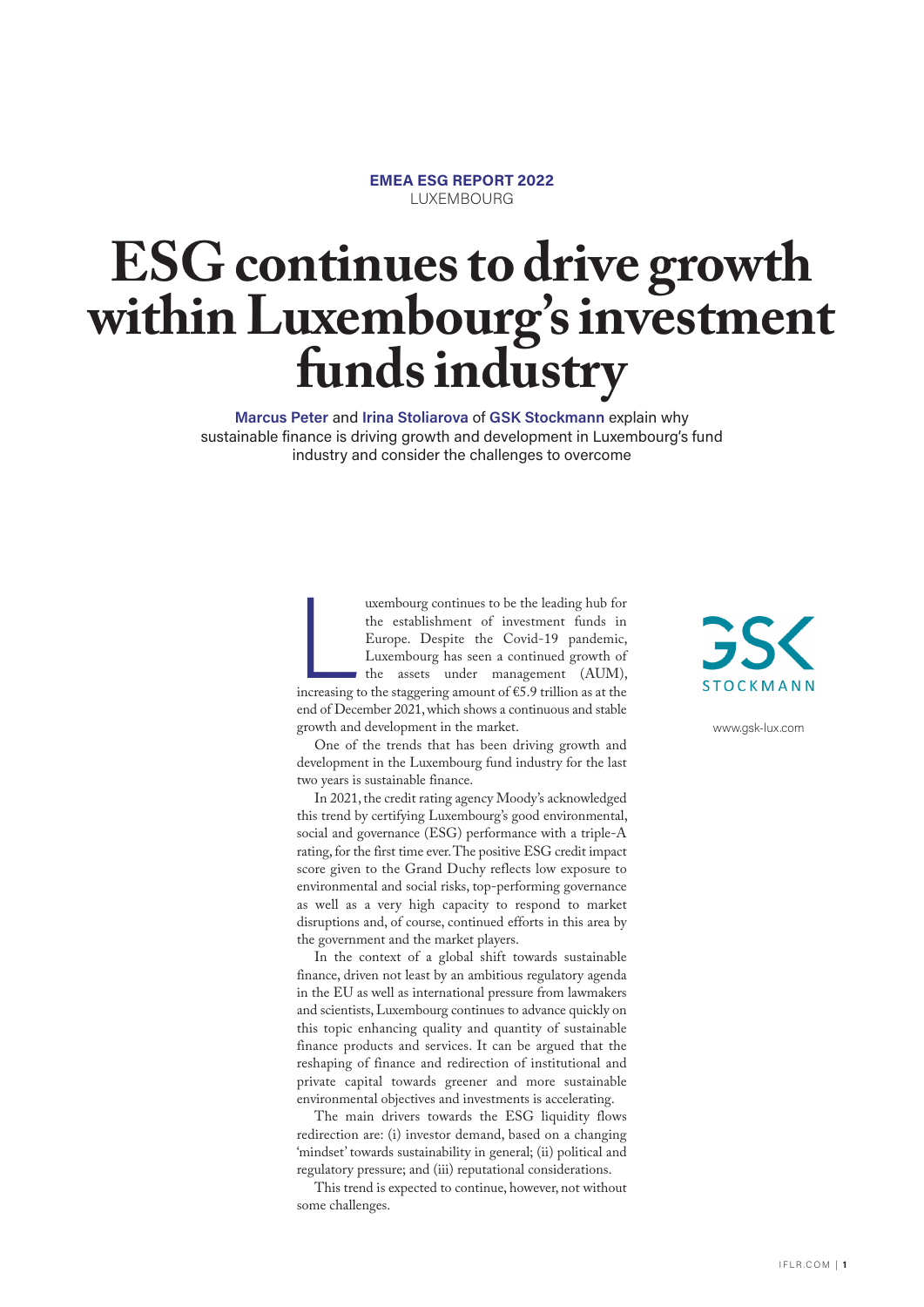

Marcus Peter Partner GSK Stockmann T: +352 2718 02 50 E: marcus.peter@gsk-lux.com

Marcus Peter is a partner at GSK Stockmann. He earlier worked in a leading independent Luxembourg law firm for 12 years (four years as partner), before opening the Luxembourg office of GSK Stockmann in 2016.

Marcus specialises in investment funds, PE and venture capital as well as corporate and M&A law. He regularly speaks at investment fund events and is also a member of the Cross-Border Business Lawyers Network.

Marcus studied at Rostov-na-Donu State University and Saarland University and is qualified in both Germany and Luxembourg.



**Irina Stoliarova Senior associate** GSK Stockmann T: +352 2718 0252 E: irina.stoliarova@gsk-lux.com

Irina Stoliarova is a senior associate at GSK Stockmann in Luxembourg. Irina has experience advising national and international clients on all legal and regulatory aspects in the fields of investment funds (UCITS, AIFs, regulated and nonregulated structures) and private equity as well as corporate and M&A matters. She is admitted to the Bar in Luxembourg and speaks Russian, English, French, German and Luxembourgish. Irina also advises the clients on various regulatory and ESG matters.

Irina holds a master's degree in European and international financial law (LLM) from The University of Luxembourg, a master's degree in business law – corporate tax management from the University of Nice Sophia Antipolis, France. She is a member of the Luxembourg-Russia Business Chamber and of the Association of the Luxembourg Fund Industry (ALFI).

## **Regulatory challenges – SFDR**

The EU Sustainable Finance Disclosure Regulation, 2019/2088 (SFDR), was adopted at the end of 2019 and amended by the EU Taxonomy Regulation, 2020/852 (Taxonomy Regulation) in 2020. The implementation process of the SFDR has completed its first step of its long-time journey, consisting in the mandatory application of high-level principle-based requirements under the SFDR as of March 10 2021.

The SFDR requires investment fund managers such as AIFMs, UCITS management companies and investment firms (financial market participants), to

comply with harmonised rules on transparency with regard to sustainability risks, the consideration of adverse sustainability impacts and the provision of sustainability-related information.

The set of disclosure requirements introduced by the SFDR concern two different levels: entity level (i.e. applicable at the level of the managers such as AIFMs), and product level (i.e. applicable at the level of AIFs, UCITS, separate accounts).

Since March 10 2021, the SFDR-related disclosures have to be complied with by financial market participants. In particular, financial market participants had to publish the following on their websites:

- How they integrate sustainability risks into investment decision-making processes;
- Whether or not they consider principal adverse impacts that their investment decisions may have on sustainability factors;
- How remuneration policies take sustainability risks into account; and
- ESG information about the investment funds themselves, such as disclosures in offering documents and prospectuses.

Moreover, for the first time ever, different categories of financial products were defined depending on the level of ESG compliance, and which are subject to additional disclosure requirements: There is the socalled 'Light Green Product' or 'Article 8 Product' – which only promotes environmental or social characteristics (or a combination of those characteristics).

There is also the so-called 'Dark Green Product' or 'Article 9 Product', that has sustainable investment as its principal objective. Those types of products have to comply with additional product level disclosures in comparison to so-called 'neutral products', sometimes referred to as 'Article 6 Products' and that do not take any ESG aspects into account.

It is important to highlight that as of now, mandatory transparency disclosures have to be complied with by financial market participants only on a best effort basis, given that the level 2 measures – socalled Regulatory Technical Standards (RTS) that were expected to provide detailed formal and technical guidelines on how to implement the above requirements in practice – are not yet applicable.

This situation created challenges for the financial market participants: While they were obliged to apply the SFDR disclosure rules, in the absence of finalised RTS, it was not clear which level of detail to disclose, or for example which sustainability factors should be considered.

It is also worth mentioning that the interpretation of the SFDR itself raised a number of questions and uncertainties.

RTS were expected to apply as of January 1 2022, however, the EU Commission, in its letter of 25 November 2021, informed the EU Parliament and the Council that it would not be able to adopt the relevant RTS and therefore, postponed its application until 1January 1 2023.

The draft RTS was submitted to the EU Commission by the European Supervisory Authorities in two tranches, first in February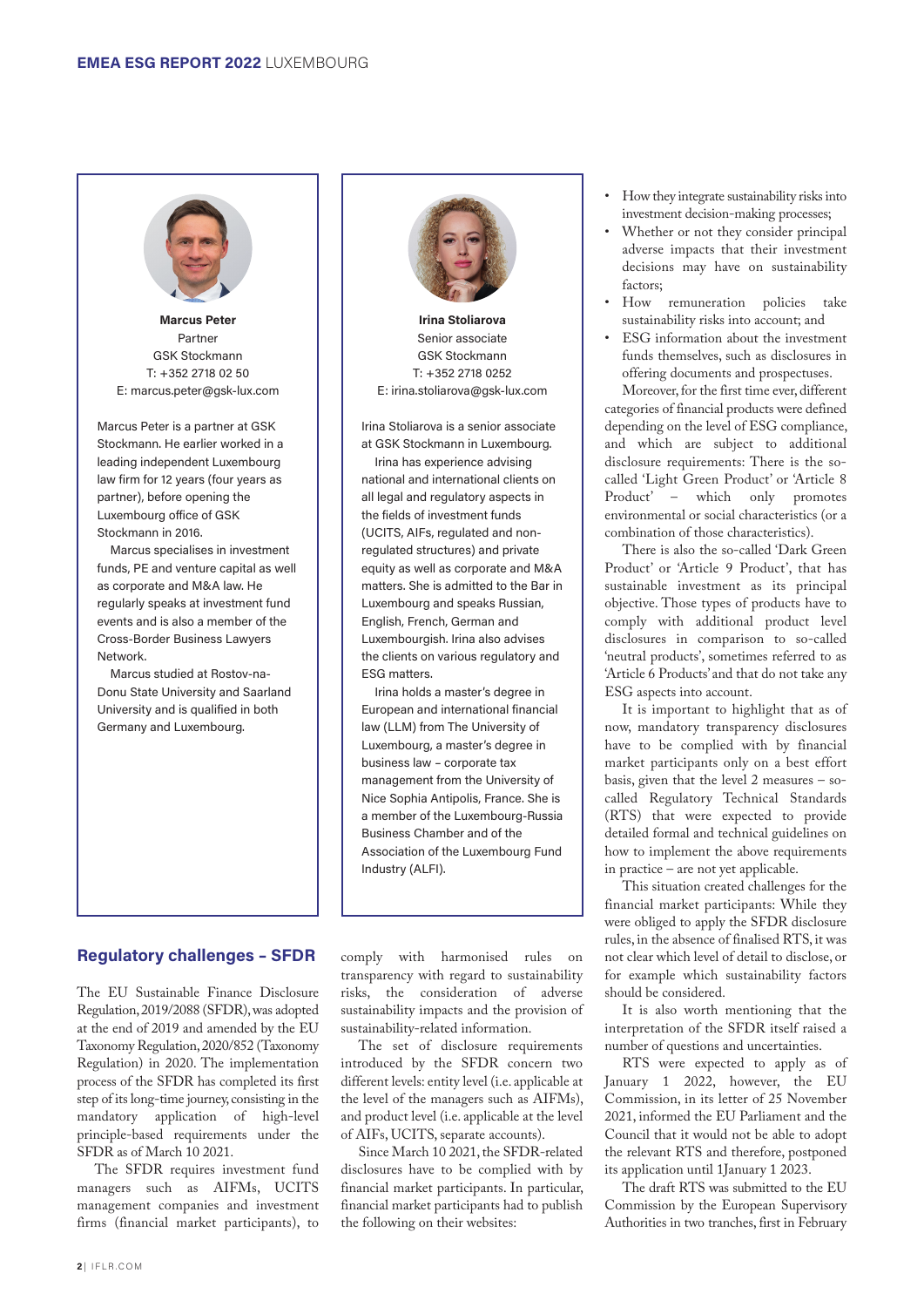## *"Luxembourg has seen a continued growth of the assets under management, increasing to the staggering amount of €5.9 trillion as at the end of December 2021"*

2021 (i.e. SFDR RTS) and second in October 2021 (i.e. Taxonomy Regulation-related RTS, including the consolidated version thereof), which, according to the EU Commission, did not leave it enough time for a proper review.

The financial market participants, however, should already prepare for such disclosures, based on the latest RTS, including starting collecting the relevant data for such purposes.

#### What is next?

The March 10 2021 deadline is just the first step of a long-term sustainable finance journey, and of the SFDR implementation.

One important next step is obviously the finalisation and endorsement of the RTS. RTS provide detailed rules on the content, methodologies and presentation of disclosures under the SFDR. That includes, for example, rules on how the statement relating to potential adverse impacts on sustainability factors should be published on an entity's website; or how disclosures for Article 8 and 9 Products should look like in the offering documents and prospectuses. They also contain mandatory templates to

be used by financial market participants in order to meet the disclosure obligations required under the SFDR.

Compliance with those RTS, will be the next hurdle for the industry. The new disclosure rules will require huge amounts of ESG data which is currently not available. For example, the data necessary to disclose information about each mandatory sustainability factor set out in the draft RTS would need to be collected about every portfolio item of an investment fund.

For big parts of entire asset classes this data simply does not exist, and will be difficult to obtain in particular if the investment targets are not located in the EU. In time, this can be expected to change, but in the meantime the critical lack of data is something that has to be dealt with.

Fund managers that want to position themselves as active leaders in ESG and sustainable finance industry, should use the current interim time to identify (and try to collect) the required data for the reporting and to put in place workflows and teams to deal with this. Larger fund managers also create dedicated ESG internal committees, procedures and train their teams in order to

perform the required analysis and due diligence on assets in-house.

Various mandatory disclosure and reporting templates would apply as of January 1 2023 and therefore, it is crucial to understand that there is no time to lose, decisions should be taken now, if not yet done.

Another aspect that should not be overlooked in this context is that, depending on the location of the fund initiators and managers, it might be necessary for them to comply with several regulatory standards for ESG disclosures at the same time, and which are not identical. An example would be an investment fund that is based in the EU but also distributed in the UK, US or Asia, as it can be expected that all those regions will develop their own ESG disclosure requirements applicable to financial products.

### **Impact of the Taxonomy Regulation on the SFDR**

Finally, another impact on the SFDR is linked to additional sustainability-related disclosures introduced by the Taxonomy Regulation in pre-contractual and reporting